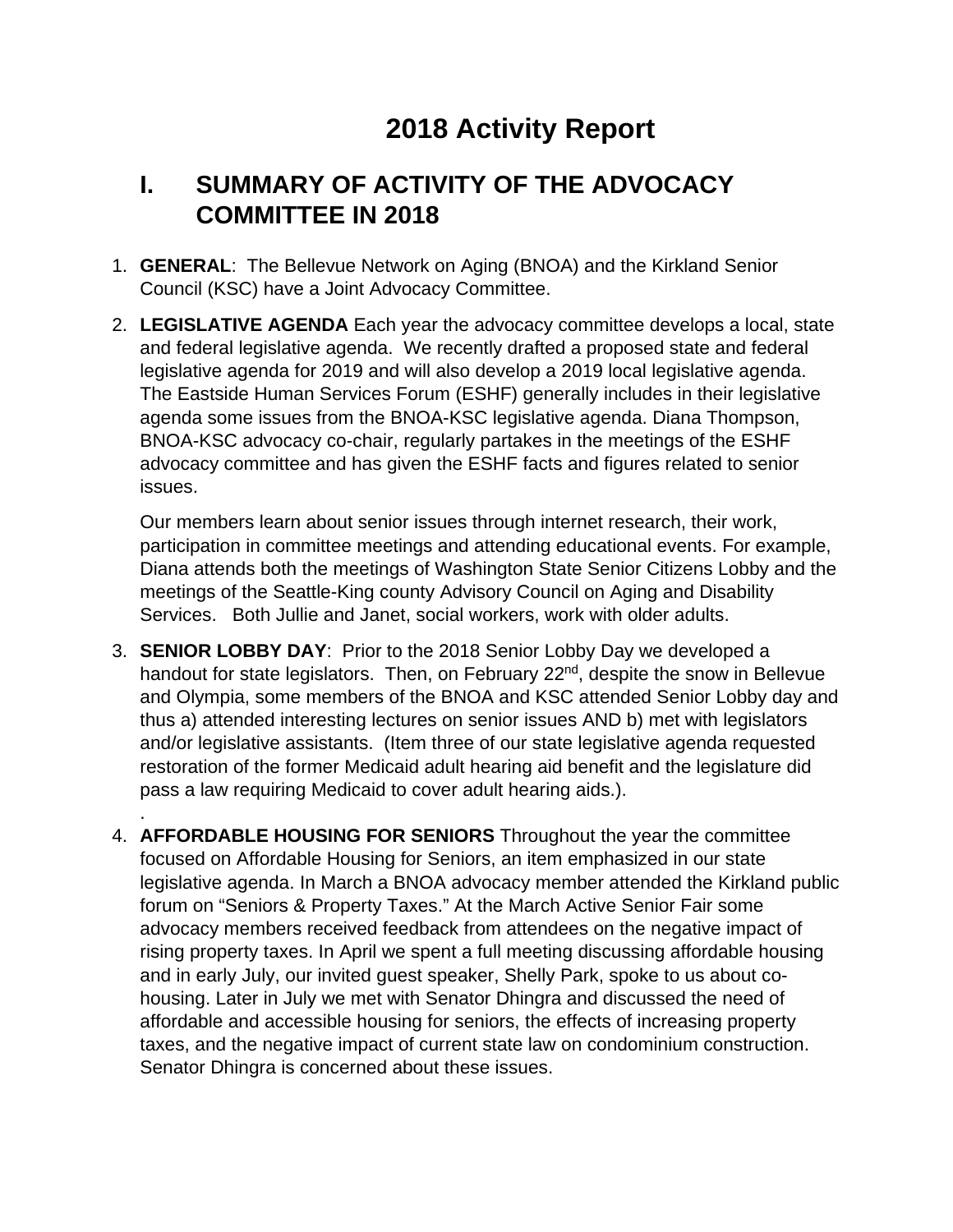5. **MEETING WITH SENATOR MURRAY'S OFFICE**: In August 2018 we met with Stasha Espinosa, a legislative assistant to Senator Patty Murray and discussed our federal agenda. Stasha was particularly interested in our desire to eliminate the cap on the amount of income, which is subject to social security tax. She wondered whether we had income figures for King County and Washington. Following the meeting we secured income information from Gwen Rosseau of the City of Bellevue and emailed it to Stasha. She expressed appreciation for the information and connected us with a person in Senator Cantwell's office, who has agreed to meet with us.

Because Diana was discussing senior issues at scheduled ESHF appointments with Representatives Smith and Reichert, the advocacy committee decided not to schedule BNOA-KSC meetings with these Congressional Representatives.

- 6. **CANDIDATES FORUM** on September 28th, at the North Bellevue Community Center, our advocacy committee, together with many other senior organizations including AARP and Aging and Disability Services, hosted a candidate's forum. At the forum the candidates were given information and answered questions on issues that are important to seniors.
- 7. **SENIOR LOBBY FALL CONFERENCE** on October 11<sup>th</sup> two members of the BNOA together with a few members of the KSC attended the Senior Lobby Fall Conference to learn more about issues affecting seniors and proposed legislation.
- 8. **FEDERAL AND STATE LEGISLATIVE AGENDA**: At our November 2018 meeting we discussed what should be included in our 2019 federal and state legislative agendas. We anticipate our recommendations with be approved by the KSC and BNOA.
- 9. **SMART 911 and Other Emergency Tools**: In early 2018 an advocacy committee member contacted Scott Sotebeer of Norcom to determine when Smart 911 would be extended to Bellevue and Kirkland. She was informed that there were no plans to extend it to Bellevue and Kirkland, that Smart 911 is not secure and is considered obsolete, and that our county is working on the next generation of 911.

A committee member discovered and reported that one can set Samsung and I phones so that first responders can obtain emergency contact information from locked phones.

10.**FUTURE PLANS**: We plan to draft a proposed 2019 local legislative agenda. In addition, we want to develop a new handout for seniors focusing on Medicare Observation Status and hospital discharges. Finally, some BNOA and KSC members will attend Senior Lobby Day in Olympia and meet with legislators or their assistants in February 2019.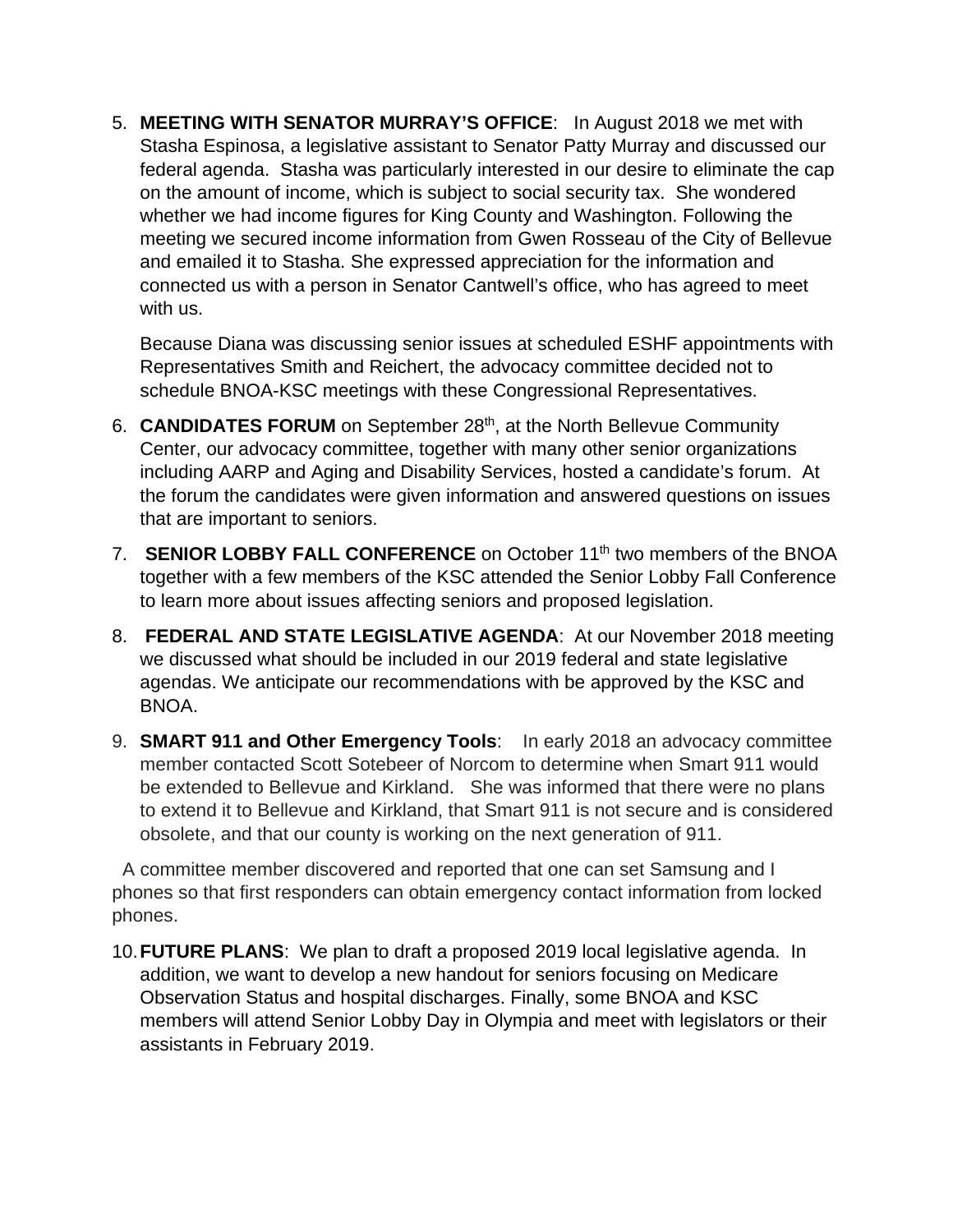### **II. BNOA Transportation & Housing Committee 2018 Activity Report**

- Lobbied at Human Services Commission, Eastside Easy Rider Coalition (EERC), Bellevue Transportation Department, and various transportation workshops to expand transportation options and accessibility for older adults in the City of Bellevue.
- $\triangleright$  Partnered with Bellevue Human Services Commission and METRO to survey and collect Bellevue senior transportation needs information, participated in a series of four meetings, identified possible options, and will meet in early 2019 to further explore the four transportation options and possible funding mechanisms.
- $\triangleright$  Supported EERC in their grant request process by writing a Bellevue Network on Aging letter supporting the grant request which would be used for transit training and improved access for Bellevue aging adults.
- $\triangleright$  Attended regular EERC 2018 meetings to continue advancing/developing transportation options for aging adults.
- $\triangleright$  Throughout year, also participated in other transportation-focused activities, including. American with Disabilities Act (ADA) focus group, Ride2 Shuttle open house, Coffee-Talk transportation workshops, Puget Sound Regional Commission (PSRC) Vision 2050, and a community transportation summit.

#### **HOUSING:**

- $\triangleright$  Updated the A Regional Coalition for Housing (ARCH) website for 2018 affordable senior housing options on the Eastside.
- $\triangleright$  Throughout the year also participated in other affordable housing activities, including ARCH Housing 101, SHARE/WHEEL presentation on homelessness, Lunch-n-Learn at IMAGINE Housing, Eastside Neighbors Network on the village living concept, an opioid crisis workshop, and the Legislative Age Wave Forum.

## **III. BNOA Outreach Committee 2018 Report**

#### **Outreach Information/Resources:**

- Finalized the BNOA PowerPoint presentation and presented at Newport Church in January, then revised presentation based on feedback from participants.
- Completed training session on using PowerPoint to Outreach Committee Members.